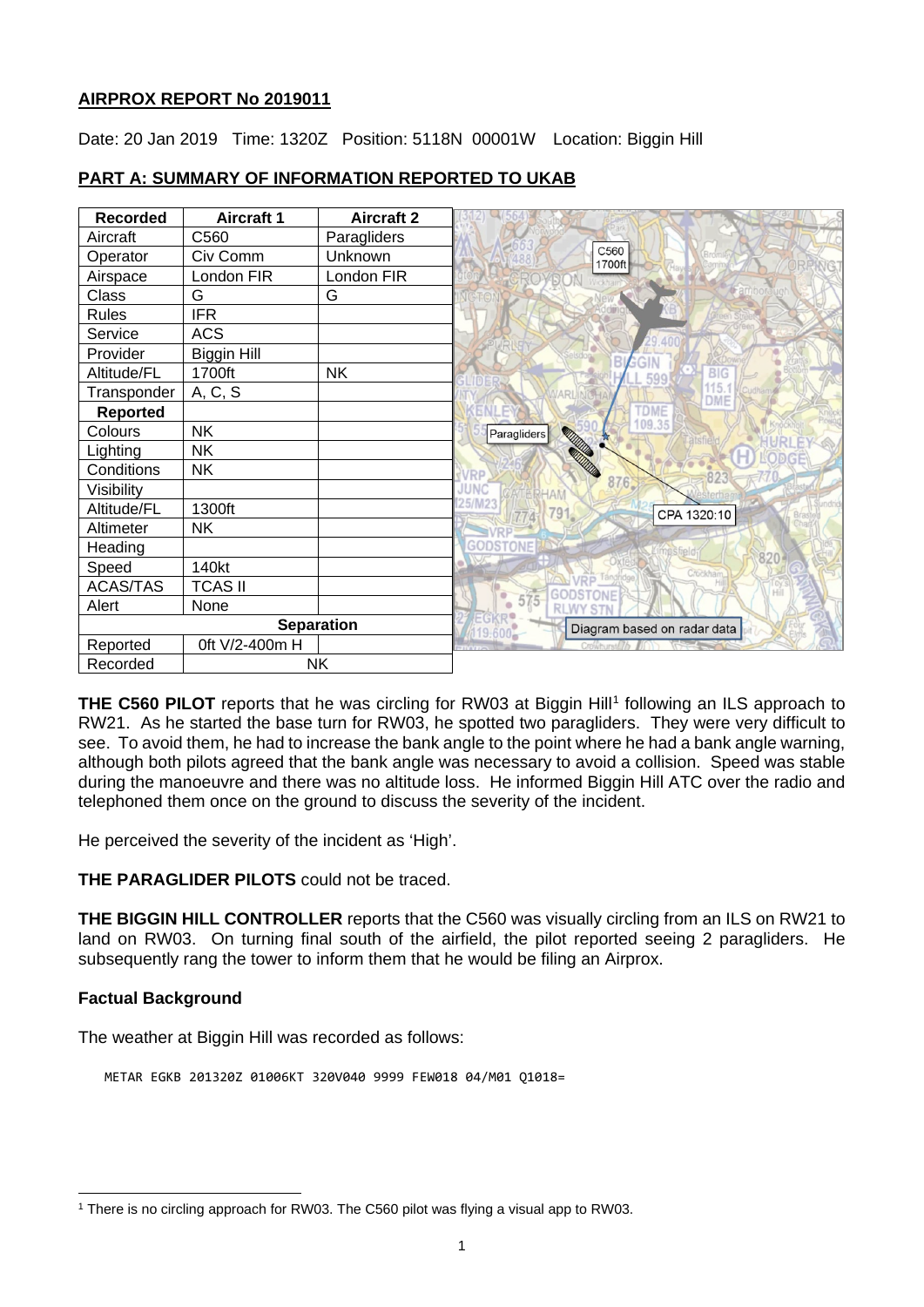#### **Analysis and Investigation**

#### **UKAB Secretariat**

The C560 and Paraglider pilots shared an equal responsibility for collision avoidance and not to operate in such proximity to other aircraft as to create a collision hazard[2](#page-1-0). If the incident geometry is considered as head-on or nearly so then both pilots were required to turn to the right<sup>3</sup>. If the incident geometry is considered as converging then the C560 pilot was required to give way to the paragliders[4](#page-1-2).

#### **Comments**

## **BHPA**

Following extensive enquiries with the CFI of a nearby BHPA school & club, he confirmed that his school log showed no paragliding or paramotoring activity from his premises on that day. Furthermore, the CFI explained that he has robust SOP's in place regarding his school & club's activities due to the close proximity of Biggin Hill airfield which all members have to read and sign. He did state that he often saw paramotors flying in the area but didn't know who they were or where they took off from. The BHPA suggests that it is likely that the two pilots involved in this incident were paramotorists and may not have been BHPA members.

The BHPA notices that a left-hand approach for runway 03 does put Biggin Hill circuit traffic much nearer to Kenley gliding club and the BHPA school (shown by the gliding symbol on the CAA chart just beside the left hand edge of Biggin Hill's ATZ) than a right-hand approach would. The BHPA asks whether there are any specific reasons why Biggin Hill has a left-hand approach rather than a right-hand approach for 03? A right-hand approach would seem to keep traffic further away from both gliding & paragliding activities which occur very close to the western edge of Biggin Hill airfield's ATZ.

#### **Summary**

 $\overline{a}$ 

An Airprox was reported when a C560 and a pair of paragliders flew into proximity near Biggin Hill at 1320hrs on Sunday 20<sup>th</sup> January 2019. The C560 pilot was operating under IFR in VMC, circling to land in the Biggin Hill visual circuit and in receipt of an Aerodrome Control Service. The Paragliders could not be traced.

## **PART B: SUMMARY OF THE BOARD'S DISCUSSIONS**

Information available consisted of reports from the C560 pilot, radar photographs/video recordings and a report from the air traffic controller involved. Relevant contributory factors mentioned during the Board's discussions are highlighted within the text in bold, with the numbers referring to the Contributory Factors table displayed in Part C.

The Board first looked at the actions of the C560 pilot. He was circling from an ILS on RW21 to land on RW03 when he saw the paramotors just outside the ATZ. ATC had no knowledge of the paramotors and the TCAS could not detect them (**CF2**), so the pilot had no situational awareness about them prior to visual acquiring them (**CF1**). Members commented that he had done well to see them, as they would have been difficult to spot against the backdrop of the ground, nevertheless it was probably later than he would have liked (**CF3**). Having seen them as he turned, the C560 pilot tightened the turn causing a bank angel warning within the cockpit. Some members wondered whether he could have climbed to avoid instead, but the airline pilot members advised that a climb would have made the approach unstable, meaning that he would have had to go around, so a tightened turn to avoid would ensure that

<span id="page-1-0"></span><sup>2</sup> SERA.3205 Proximity. MAA RA 2307 paragraphs 1 and 2.

<span id="page-1-1"></span><sup>3</sup> SERA.3210 Right-of-way (c)(1) Approaching head-on. MAA RA 2307 paragraph 13.

<span id="page-1-2"></span><sup>4</sup> SERA.3210 Right-of-way (c)(2) Converging. MAA RA 2307 paragraph 12.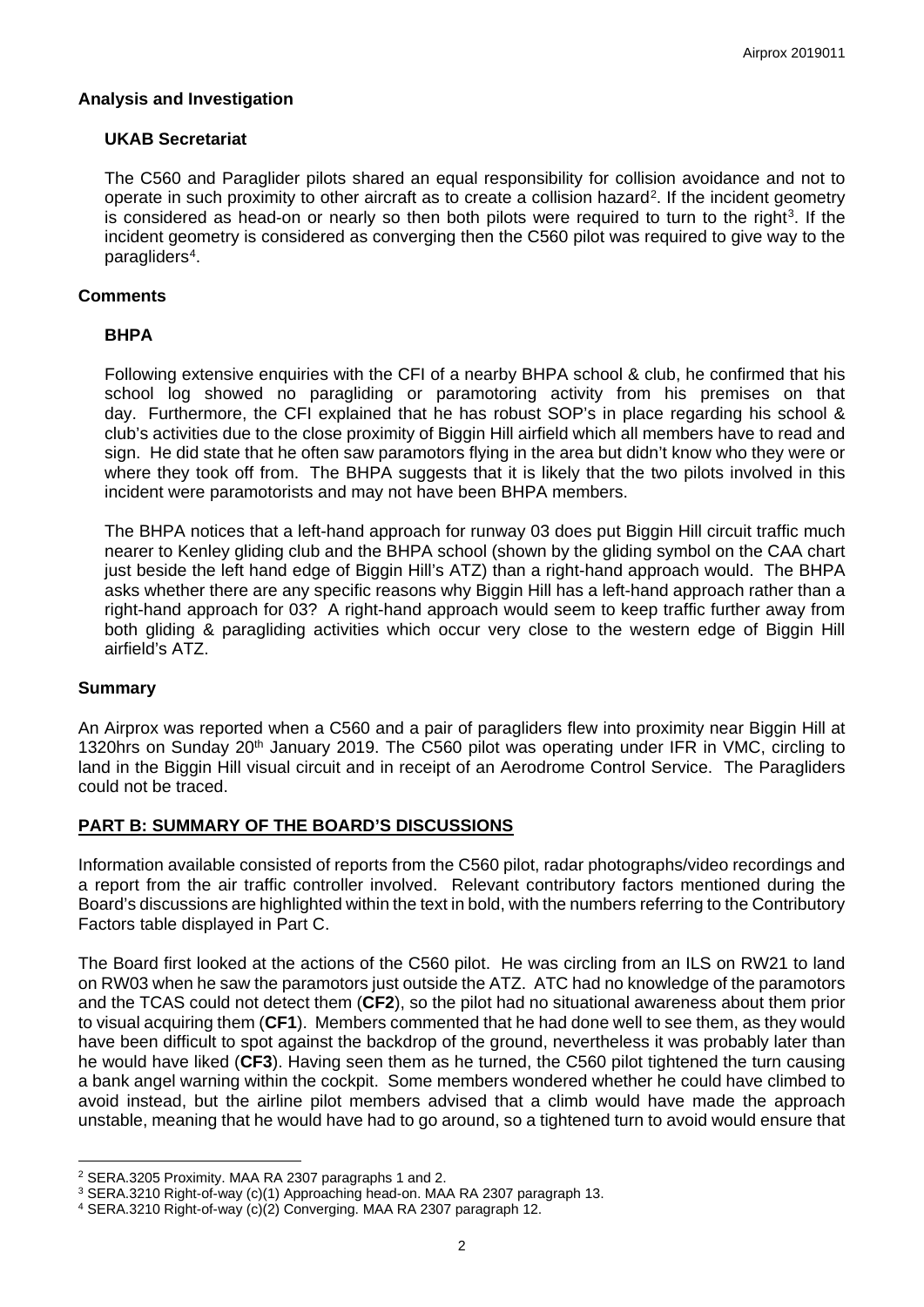he could still make the approach to land. Members also discussed whether the C560 could have remained within the ATZ as he turned final and therefore been protected by the airspace, but again those with large aircraft experience stated that this would have been extremely difficult for the C560 crew, and they felt he had done well to keep the circuit as tight as it was.

Turning to the paramotor pilots, the BHPA member noted that because there were no paragliders launched from Kenley that day, and there is no other suitable launch site close by, they must have been paramotors, rather than paragliders. They were operating outside the Biggin Hill ATZ and also would not have had any situational awareness about the C560 (**CF1**) because they were extremely unlikely to have had a radio. He further explained that the main risk to the paramotor pilots was collapse of the canopy from the turbulence caused by the C560.

Finally, the Board discussed the BHPA's suggestion regarding the circling direction at Biggin Hill. Not being aware of operating and noise restrictions that might be in place, it was not for the Board to make specific recommendations but, if there was the possibility of circling right-hand without causing problems with the visual circuit pattern and the avoidance of Tatsfield then the Board thought that there may be value in Biggin Hill reviewing the circling direction in order to take the paragliding school's location into account. [UKAB Secretariat note: Since the UKAB meeting, Biggin hill has responded to confirm that a right-hand circuit direction is not possible due to noise restrictions, the Gatwick CTA and the Tatsfield mast, but also because the majority of the traffic joins deadside from the east and so a circling manoeuvre to the east would conflict.]

Notwithstanding the turbulence risk to the paramotors, when assessing the risk the Board thought that although safety had been degraded, once the C560 pilot had made his turn there was no risk of collision; risk Category C.

# **PART C: ASSESSMENT OF CAUSE AND RISK**

| <b>Factor</b>                                                  | <b>Description</b>                            | <b>Amplification</b>                                    |  |  |  |  |  |  |  |
|----------------------------------------------------------------|-----------------------------------------------|---------------------------------------------------------|--|--|--|--|--|--|--|
| <b>Flight Elements</b>                                         |                                               |                                                         |  |  |  |  |  |  |  |
| • Situational Awareness of the Conflicting Aircraft and Action |                                               |                                                         |  |  |  |  |  |  |  |
| Contextual                                                     | • Situational Awareness and Sensory<br>Events | Pilot had no, or only generic, Situational<br>Awareness |  |  |  |  |  |  |  |
| • Electronic Warning System Operation and Compliance           |                                               |                                                         |  |  |  |  |  |  |  |
| Technical                                                      | • ACAS/TCAS System Failure                    | Incompatible CWS equipment                              |  |  |  |  |  |  |  |
| • See and Avoid                                                |                                               |                                                         |  |  |  |  |  |  |  |
| Human<br>Factors                                               | • Monitoring of Other Aircraft                | Late-sighting by one or both pilots                     |  |  |  |  |  |  |  |

Contributory Factors:

Degree of Risk: C.

## Safety Barrier Assessment<sup>[5](#page-2-0)</sup>

In assessing the effectiveness of the safety barriers associated with this incident, the Board concluded that the key factors had been that:

## **Flight Elements:**

 $\overline{a}$ 

<span id="page-2-0"></span><sup>5</sup> The UK Airprox Board scheme for assessing the Availability, Functionality and Effectiveness of safety barriers can be found on the [UKAB Website.](http://www.airproxboard.org.uk/Learn-more/Airprox-Barrier-Assessment/)